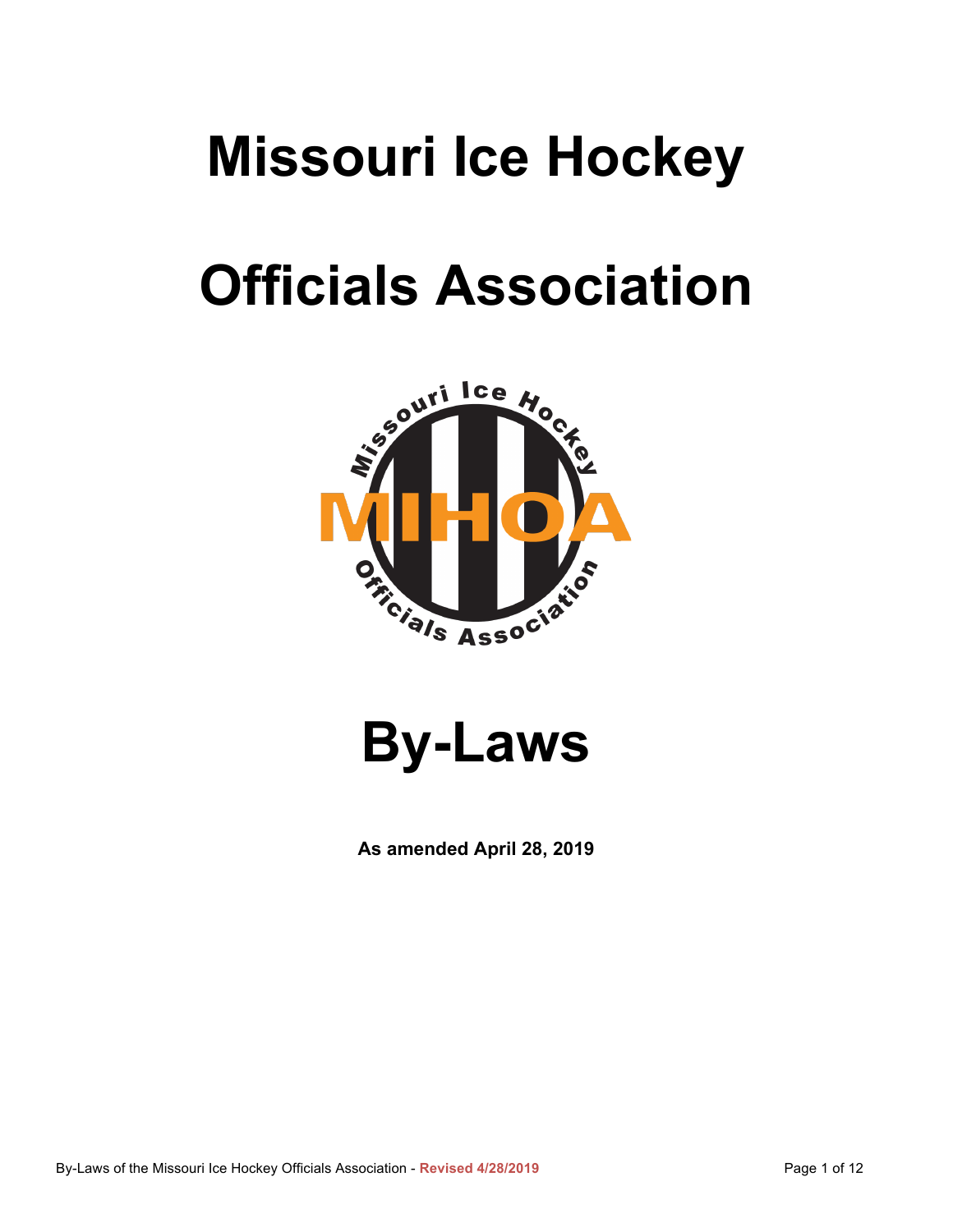## **The Missouri Ice Hockey Officials Association, Inc.,**

### **A Benevolent Corporation of the State of Missouri.**

## **BY-LAWS**

### *As Amended – April 28, 2019*

#### **ARTICLE I - NAME**

Section 1. NAME. The name of this corporation shall be The Missouri Ice Hockey Officials Association, Inc., hereafter referred to as "MIHOA" or "the/this" Corporation", a Benevolent Corporation of the State of Missouri.

Section 2. OFFICE. The principal office of the corporation shall be located in the State of Missouri. The corporation may have such other offices at such places as the Board of Directors may from time to time determine.

#### **ARTICLE II - PURPOSES**

Section 1. PURPOSES. The purposes for which this corporation is organized include, but are not limited to, the following:

- a. Promote the sport of amateur ice hockey through the development of players and officials.
- b. Encourage the spirit of fair play and sportsmanship by providing safe and fair environments in which to conduct competitions.
- c. To serve as an affiliated member of USA Hockey, Inc. and to work with other affiliated members to further amateur ice hockey.
- d. To provide training and education programs for officials and coaches and other members of USA Hockey, Inc.
- e. To provide on-going review and supervision of officials and coaches to assure that the highest standards of conduct are maintained.

Section 2. LIMITATIONS. No part of the earnings of the corporation shall inure to the benefit of, or be distributed to its members, trustees, officers, or other private persons, except that the corporation shall be authorized and empowered to pay reasonable compensation for service rendered and to make payments and distributions in furtherance of the purposes set forth in Section 1 of this Article, and as provided in Articles V, VI and XI.

No substantial part of the activities of the corporation shall be the carrying on of propaganda, or otherwise attempting to influence legislation, and the corporation shall not participate in, or intervene in (including the publishing or distribution of statements) any political campaign on behalf of or in opposition to any candidate for public office.

Notwithstanding any other provision of these articles, the corporation shall not carry on any other activities not permitted to be carried on (a) by a corporation exempt for federal income tax under section 501(c)(3) of the Internal Revenue Code, or the corresponding section of any future federal tax code, or (b) by a corporation, contributions to which are deductible under section 1702(c)(2) of the Internal Revenue Code, or the corresponding section of any future federal tax code.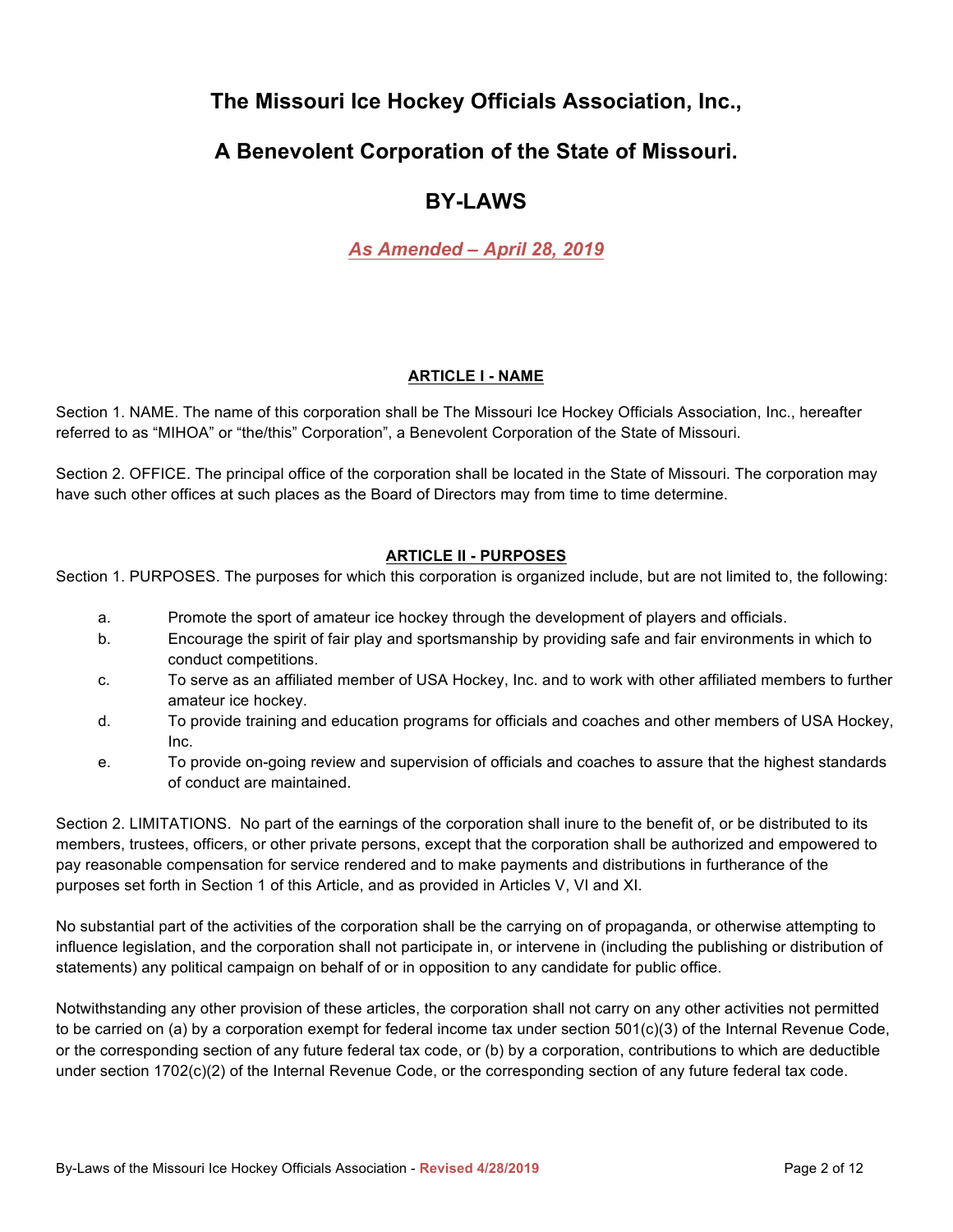#### **ARTICLE Ill - MEMBERSHIP**

Section 1. MEMBERSHIP. This corporation shall be comprised of the following persons within the following classes of membership:

- a. **Active:** Comprised of individuals who are in good standing with the Association. A member in good standing is one who: (1) has paid all fees, dues, and assessments as may be prescribed by the Board of Directors, (2) has met the USA Hockey, Inc. registration requirements and is currently registered as a USA Hockey official at any level, (3) does not have their membership currently under suspension, (4) has successfully completed mandatory requirements as prescribed by the affiliate and USA Hockey. All members shall have equal access to the benefits and services available to the membership, including but not limited to, information/website access, local training and the scheduling of assignments. All members shall have equal rights and privileges to vote in elections and to participate in general meetings. Membership does not guarantee any official a specific level or quantity of assignments.
- b. **Affiliate:** Comprised of individuals or business entities who are not active members, but who have a special interest in the purposes of this corporation. Such individuals or business entities shall not have the right to vote nor be eligible to hold elected office in this corporation.
- c. **Honorary:** Comprised of individuals upon whom this corporation desires to confer such status according to criteria to be established by the corporation. Such individuals shall not have the right to vote nor be eligible to hold elected office in this corporation.

Section 2. QUALIFIED MEMBERSHIP. Membership in the Association shall be renewed each season pursuant to the process approved by the Board of Directors. The membership season shall be September 1 through April 30 of each year.

Section 3. RESIGNATION. Any member may resign by filing a written resignation with the Secretary, which resignation shall be presented to the Board of Directors by the Secretary at the first meeting after its receipt, but such resignation shall not relieve the member so resigning of the obligation to pay any dues, assessments or other charges previously accrued and unpaid prior to the receipt of such resignation.

Section 4. REINSTATEMENTS. Upon written request signed by a former member and filed with the Secretary, the Board of Directors may, by the affirmative vote of a majority of the Directors, reinstate such former member to membership upon such terms as the Board of Directors may deem appropriate.

#### **ARTICLE IV - MEMBERSHIP MEETINGS**

Section 1. MEETINGS OF MEMBERS. The corporation may hold up to four (4) membership meetings during each fiscal year. There shall be one annual business meeting in addition to these four (4) membership meetings. The annual business meeting shall not be considered a membership meeting for the purpose of determining the eligibility of any member to be elected to, or hold, any officer or directorship. Special meetings of the members may be called from time to time by the Secretary at the request in writing of a majority of the board of directors. Such a request for a special meeting shall state the purpose or purposes of the proposed meeting.

Section 2. NOTICE OF MEETINGS OF MEMBERS. Written or electronic notice of a meeting of the members, stating the time and place shall be forwarded to each member no less than thirty (30) days before such meeting.

Section 3. VOTING. The presence of twenty (20) Active members constitutes a quorum. A majority vote of such members where a quorum is present is necessary to make a decision, except where some other number is required by law or by these By-laws. No proxy voting is permitted.

Section 4. ROBERT'S RULES OF ORDER. All meetings conducted by MIHOA shall follow the principles as set forth in Robert's Rules of Order, with the Secretary acting in the capacity of Parliamentarian unless otherwise provided by the Board of Directors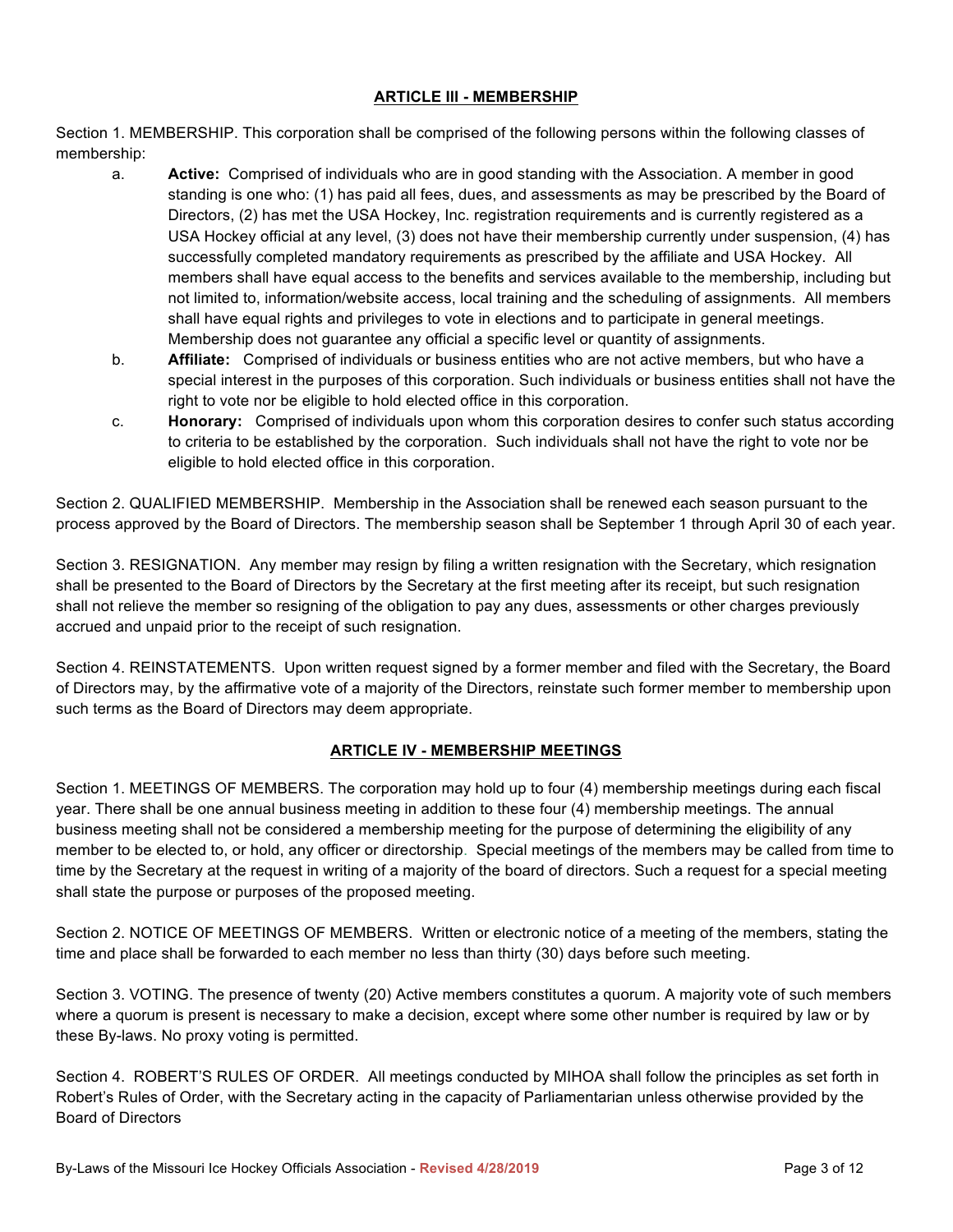#### **ARTICLE V - BOARD OF DIRECTORS**

Section 1. GENERAL POWERS AND DUTIES. The property, business and affairs of the corporation shall be managed by its Board of Directors, and the Board of Directors may exercise all such powers of the corporation as are not by law, or by the Articles of Incorporation or by these By-Laws, directed or required to be exercised by the members. The Board of Directors shall maintain the corporation's membership and affiliation with USA Hockey by conforming to the requirements of membership and by paying such annual dues and fees to USA Hockey and submitting its Annual Membership Application as required.

Section 2. COMPOSITION. The Board of Directors of the corporation shall consist of nine (9) qualified members elected to the position of "Director", as well as the duly elected President of MIHOA (ex officio) who shall serve as Chairman of the Board. Each Director shall hold office until his/her successor shall have been elected and qualified or until his/her death, resignation, or removal. In addition, the Board may have up to two (2) additional members who are appointed by the Board of Directors to serve as "Special Directors". The Special Directors will serve a term of one year, will not be subject to the eligibility provisions of Section 3.1 of this Article, and will not have voting privileges. The "Special Directors" do not apply to the Section 11 requirement for a Quorum.

Section 3. ELECTION OF DIRECTORS. At each Annual Business meeting, three (3) qualified members shall be elected by the Active members of the corporation to the position of Director for a term of three (3) years, or until their successors have been elected and qualified, or until their death, resignation or removal. The manner of the elections for Directors shall be the same as that for Officers (Article VI, Sections 10 through 11).

Section 3.1 QUALIFICATIONS FOR DIRECTORS. In order to be qualified to hold the position of Director, a member:

- a. Must be 21 years of age by the date the election/appointment shall take place, and
- b. Must be an Active member of MIHOA (as defined in Article III, Section 1a) for the current and previous year who has satisfactorily attended at least two (2) MIHOA Membership meetings (membership or board) during the year he/she is nominated (as well as during each year of their term as Director), and
- c. Must be a member in good standing with USA Hockey and in compliance with the requirements of Article III, Section 2 of these By-Laws, and
- d. Cannot have been suspended by MIHOA, the local USA Hockey affiliate, or local or district USA Hockey Officiating Supervisors (except for automatic suspensions published in the MIHOA Policies and Procedures) during the fiscal year he/she is nominated or appointed and the immediately preceding fiscal year.

Section 4. NOMINATIONS. The Nominating Committee shall forward to the Active members, no less than 30 days before the annual business meeting, one or more nominations for each seat on the Board that is vacant or is about to expire.

Section 5. REMOVAL OF DIRECTORS. Any Director may be removed by a majority vote of the Active members whenever in their judgment the best interest of the corporation will be served thereby. Any Director may be removed by a majority vote of the Board of Directors whenever in their judgment the best interest of the corporation will be served thereby, or if at any time during their term of office, any Director fails to meet the qualification for their office (Sec. 3.1 of this Article), in which case they shall be removed from office at the end of the current fiscal year and the vacancy filled pursuant to Section 7 of this Article

Section 6. RESIGNATIONS. Any Director may resign at any time by giving written notice to the President or Secretary of the corporation. Such resignation shall take effect at the time specified therein; and, unless otherwise specified therein, the acceptance of such resignation shall not be necessary to make it effective.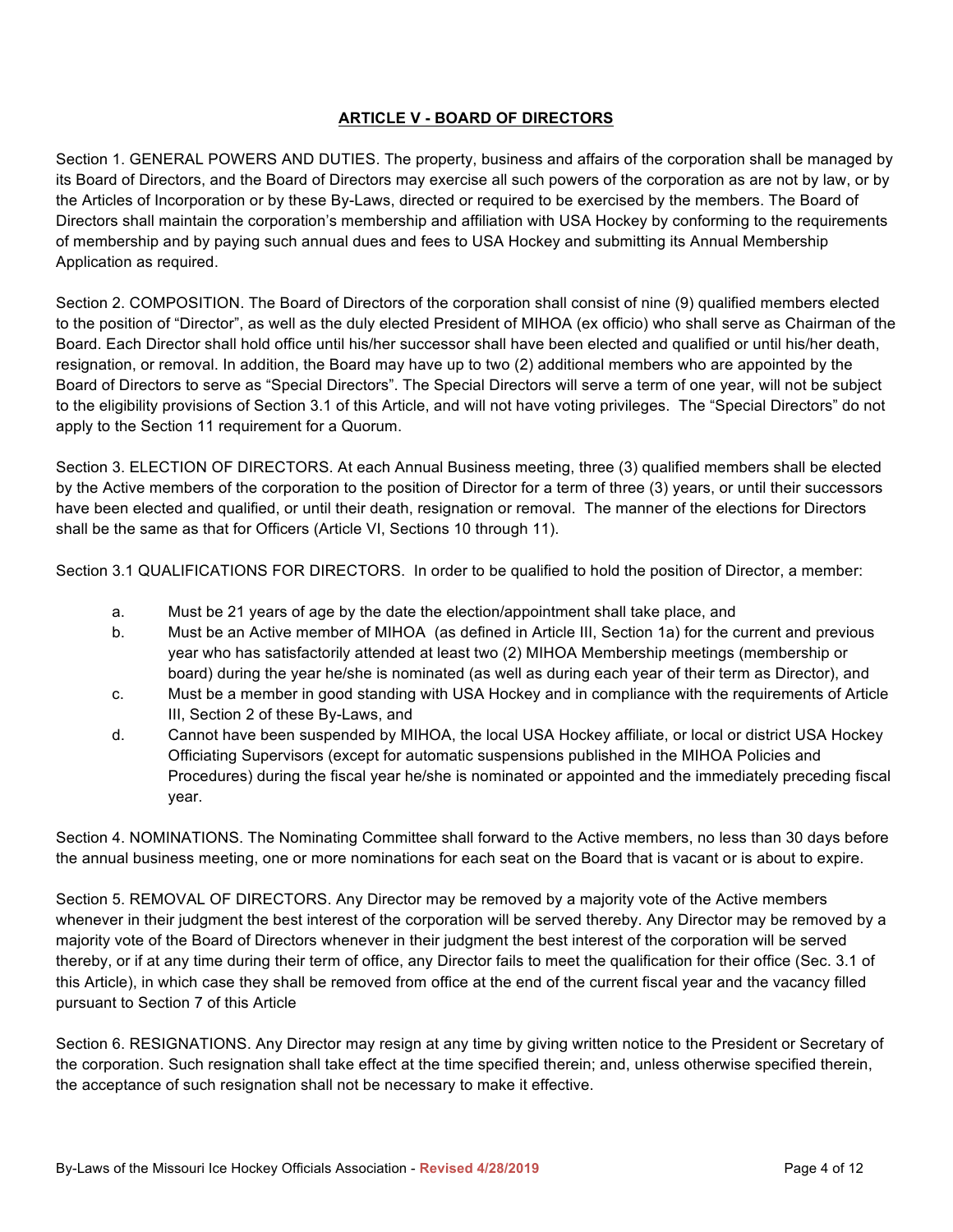Section 7. VACANCIES. Any vacancy occurring in the Board of Directors or in any Directorship to be filled by reason of an increase in the number of Directors, Each Director so appointed to fill a vacancy shall hold office until the next annual meeting, or until his/her death, resignation or removal. At that annual meeting, should time in the three (3) year term remain, the active members shall elect a candidate to complete the remaining length of the term.

Section 8. REGULAR MEETINGS. The regular meeting of the Board of Directors shall be held on such date within ninety days (90) of the end of this corporation's fiscal year, as shall be fixed by the Board of Directors, at such time as may be designated in the notice of the meeting. Additional regular meetings may be scheduled as needed to conduct the business of the corporation. Notice of each regular meeting shall be mailed or e-mailed by or at the direction of the Secretary to each Director, addressed to him/her at his/her residence or usual place of business at least seven days before the day on which the meeting is to be held. The Director either before or after the meeting may waive notice in writing. Any meeting of the Board of Directors shall be a legal meeting without any notice having been given if all Directors shall be present, except where a Director attends a meeting for the express purpose of objecting to the transaction of any business because the meeting is not lawfully called or convened.

Section 9. SPECIAL MEETINGS. Special meetings of the Board of Directors may be held at any time on the call of the President or at the request in writing or by e-mail of a majority of the Directors. Special meetings of the Board of Directors may be held at such place as shall be specified in the call for such meeting.

Section 10. NOTICE OF SPECIAL MEETINGS. Notice of each special meeting shall be mailed or e-mailed by or at the direction of the Secretary to each Director, addressed to him/her at his/her residence or usual place of business at least seven days before the day on which the meeting is to be held. The Director either before or after the meeting may waive notice in writing. Any meeting of the Board of Directors shall be a legal meeting without any notice having been given if all Directors shall be present, except where a Director attends a meeting for the express purpose of objecting to the transaction of any business because the meeting is not lawfully called or convened. Neither the business to be transacted at, nor the purpose of, any regular or special meeting of the Board of Directors needs to be specified in the notice or waiver of notice of such meeting.

Section 11. QUORUM. Following the election of the Board of Directors a majority of the total number of Directors as at the time specified by the By-Laws shall constitute a quorum for the transaction of business at any meeting of the Board of Directors. In the absence of a quorum, a majority of the Directors present may adjourn the meeting to a day certain, and the Secretary shall give all absent Directors seven days notice of such adjourned date; then the Directors present on such adjourned date, shall constitute a quorum for the purposes of conducting business, provided that in no event shall a quorum consist of less than one-half of the whole Board of Directors.

Section 12. INFORMAL ACTION. Any action required to be taken at a meeting of the Board of Directors may be taken without a meeting if consent in writing or by e-mail setting forth the action so taken shall be agreed to by a majority of the Directors. Any action agreed to in such manner such have the same effect as if taken in a regular or special meeting of the Board of Directors.

Section 12.2. The members of the Board of Directors may adopt any other policies related to conduct of the individual directors and/or the Board of Directors as a whole as they deem appropriate, provided those policies do not conflict with these By-Laws.

Section 13. COMPENSATION OF DIRECTORS. Directors shall not receive any direct compensation from this corporation for their service as Directors; this does not preclude any Director from serving the corporation in any other capacity and receiving compensation in that capacity.

Section 14. ATTENDANCE AT BOARD MEETINGS. Directors are required to attend at least 50% of the board meetings held between the dates of any two Annual Membership Meetings. Failure to satisfy this requirement will result in a hearing before the Board of Directors to determine if the offending director should be removed from office under Section 5 of this Article.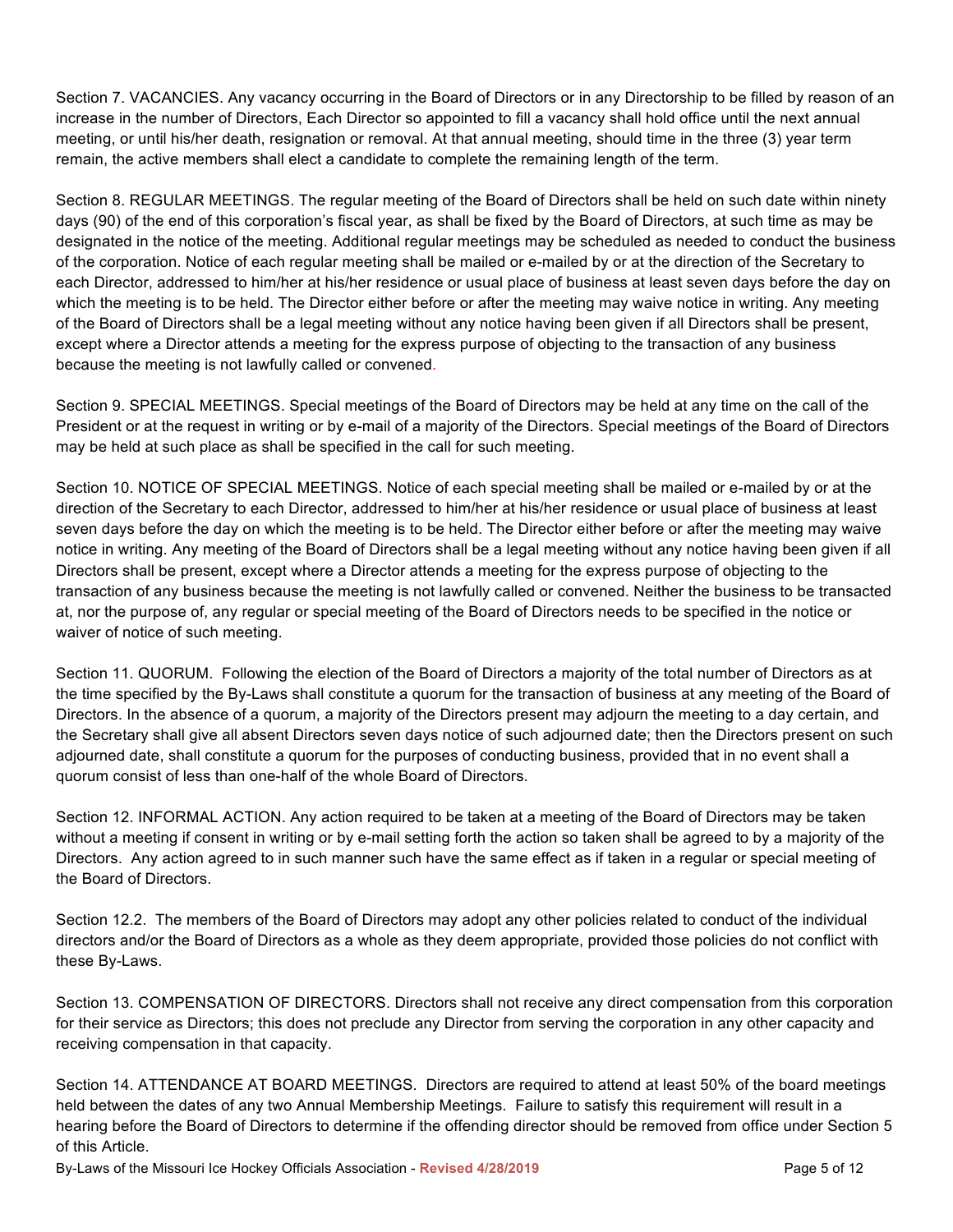#### **ARTICLE VI- OFFICERS**

Section 1. ELECTED OFFICERS. The elected officers of this Corporation shall be a President, a Vice –President - Scholastic, a Vice President - Youth, a Vice President - Adult, a Secretary and a Treasurer to be elected annually by the Active members at the annual business meeting. Except for the special provisions below, the term of each office shall be two years. Each officer shall hold office until his/her successor has been elected and/or until his/her death, resignation or removal from office.

Section 2.1 QUALIFICATIONS FOR ELECTED OFFICERS. In order to be qualified to hold the position of an Officer, a member:

a. Must be 21 years of age by the date the election/appointment shall take place, and,

.

- b. Must have been an Active member (as defined in Article III, Section 1(a)) for the five (5) years previous years who has satisfactorily attended at least two (2) MIHOA Membership meetings (membership or board) during the year he/she is nominated/appointed.
- c. Cannot have been suspended by MIHOA, the local USA Hockey affiliate, or local or district USA Hockey Officiating Supervisors (except for automatic suspensions published in the MIHOA Policies and Procedures) during the fiscal year he/she is nominated or appointed and the immediately preceding fiscal year.
- d. Must be a member in good standing with USA Hockey and in compliance with the requirements of Article III, Section 2 of these By-Laws.

Section 2.2 OFFICES HELD. A member of this corporation shall be eligible to hold only one (1) elected Officer position at a time, except as allowed by Section 14 of the Article, but he or she may serve as both an Officer and a Director at the same time.

Section 3. PRESIDENT. The President shall be the chief executive officer of the corporation, and shall be responsible for all management functions. He/She shall have executive authority to see that all orders and resolutions of the Board of Directors are carried into effect and, subject to the control vested in the Board of Directors by statute, by the Articles of Incorporation, or by these by-laws, shall administer and be responsible for the overall management of the business affairs of the corporation. He/She shall be, by virtue of his election to the office of the President, a member of the Board of Directors and shall hold the position of Chairman of the Board of Directors (ex officio).

Section 4.1 SUBORDINATE OFFICERS. The Board of Directors may appoint such Assistant Secretary, Assistant Treasurers, Controller and other officers and such agents as the Board of Directors may determine, to hold office for such a period and with such authority and to perform such duties as the Board of Directors may from time to time determine.

Section 4.2 PERSONNEL. The corporation, through its Directors, may hire other personnel from within or outside of the MIHOA membership to perform such duties as shall be assigned by the President and/or Directors of the corporation. The Board of Directors shall set the terms of compensation for the personnel and/or other positions and hold yearly performance reviews relating to such duties.

Section 5. VICE PRESIDENTS. There shall be one Vice President of the Youth Division, one Vice President of the Adult Division, and one Vice President of Scholastic Teams. Each shall be responsible for such duties as are individually assigned to him/her by the President or Board of Directors, and shall act as a liaison between MIHOA and the respective clients of their divisions and shall assist the Treasurer and Operations Manager with any billing discrepancies.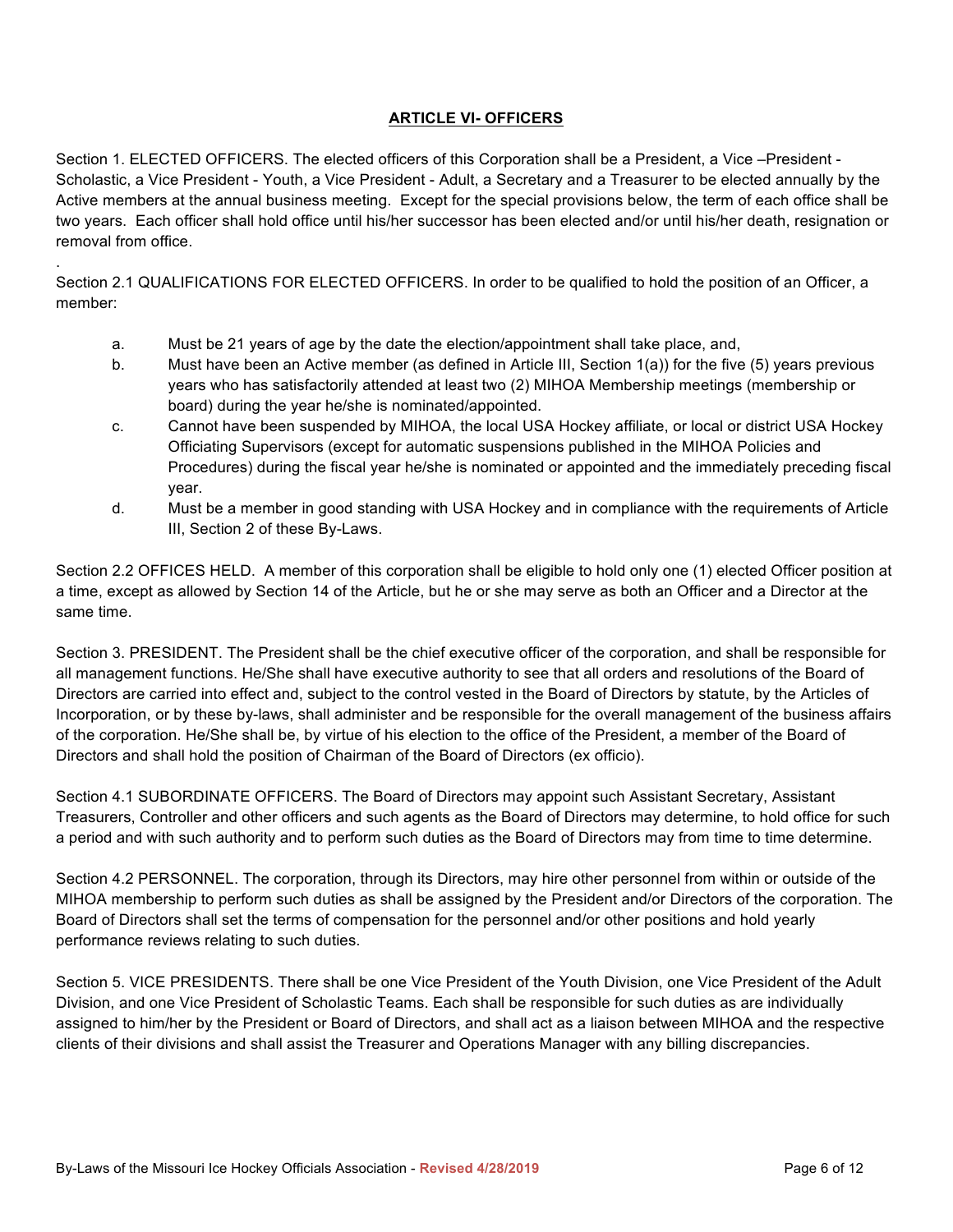Section 6. SECRETARY. The Secretary shall:

- a. Keep the minutes of the meeting of the regular members and of the Board of Directors;
- b. See that all notices are duly given in accordance with the provisions of the By-Laws or as required by law;
- c. Be the custodian of the records and of the seal of the corporation and see that the seal or a facsimile or equivalent, thereof is affixed to or reproduced on all documents, and execution of which on behalf of the corporation under its seal is duly authorized.
- d. Have charge of membership records of the corporation; and,
- e. In general, perform all duties incident to the office of Secretary, and such other duties as are provided by the By-Laws and as from time to time are assigned to him/her by the Board of Directors or by the President of the corporation.

Section 7. TREASURER. The Treasurer will:

- a. Receive and be responsible for all funds of and securities owned or held by the corporation and, in connection therewith, among other things; keep or caused to be kept full and accurate records and accounts for the corporation; deposit or cause to be deposited to the credit of the corporation all money, funds an securities for received in such bank or other depository as the Board of Directors may from time to time establish; and disburse or supervise the disbursement of the funds of the corporation as may be properly authorized;
- b. Render to the Board of Directors at any meeting when asked, financial and other appropriate records on the condition of the corporation; and,
- c. In general, perform all the duties incident to the office of Treasurer and such other duties as from time to time may be assigned by the Board of Directors or by the President of the corporation.

Section 8. COMPENSATION OF OFFICERS. Elected officers shall not receive any direct compensation from this corporation for their service as officers; this does not preclude any officer from serving the corporation in any other capacity and receiving compensation in that capacity.

Section 9. OFFICERS EX OFFICIO CONSULTORS TO BOARD. All elected Officers of the corporation, as well as the Operations Manager, shall be (ex officio) consulters to the MIOHA Board of Directors.

Section 10. ELECTIONS. Election of Directors and officers shall be held annually at the April business meeting with all Active members being given no less than 30 days written or e-mailed notice of such election meeting and the candidates for each office.

Section 10.1 VOTING ELIGIBILITY. Only Active members shall be eligible to vote.

Section 11. BALLOTING. Except as described in Section 11.2 (below), balloting shall be by secret ballot by Active members present at the annual business meeting. If a tie vote occurs, there shall be an immediate run-off election between only those candidates who were tied with the most votes in the first balloting. If at the end of the second ballot the candidates remain tied, a third ballot shall be held. If the candidates remain tied at the end of the third ballot, the Board of Directors in office immediately preceding the election shall decide the election within thirty (30) days.

Section 11.2. ABSENTEE BALLOTING. Pursuant to guidelines and procedures established by the Board of Directors, any Active Member who has personally attended at least two of the regular membership meetings (excluding the annual meetings) held in the twelve months prior to the election, will be allowed to submit their vote in the annual elections by absentee ballot, including by electronic means. For the purpose of satisfying the attendance requirement, the member must physically attend the meetings.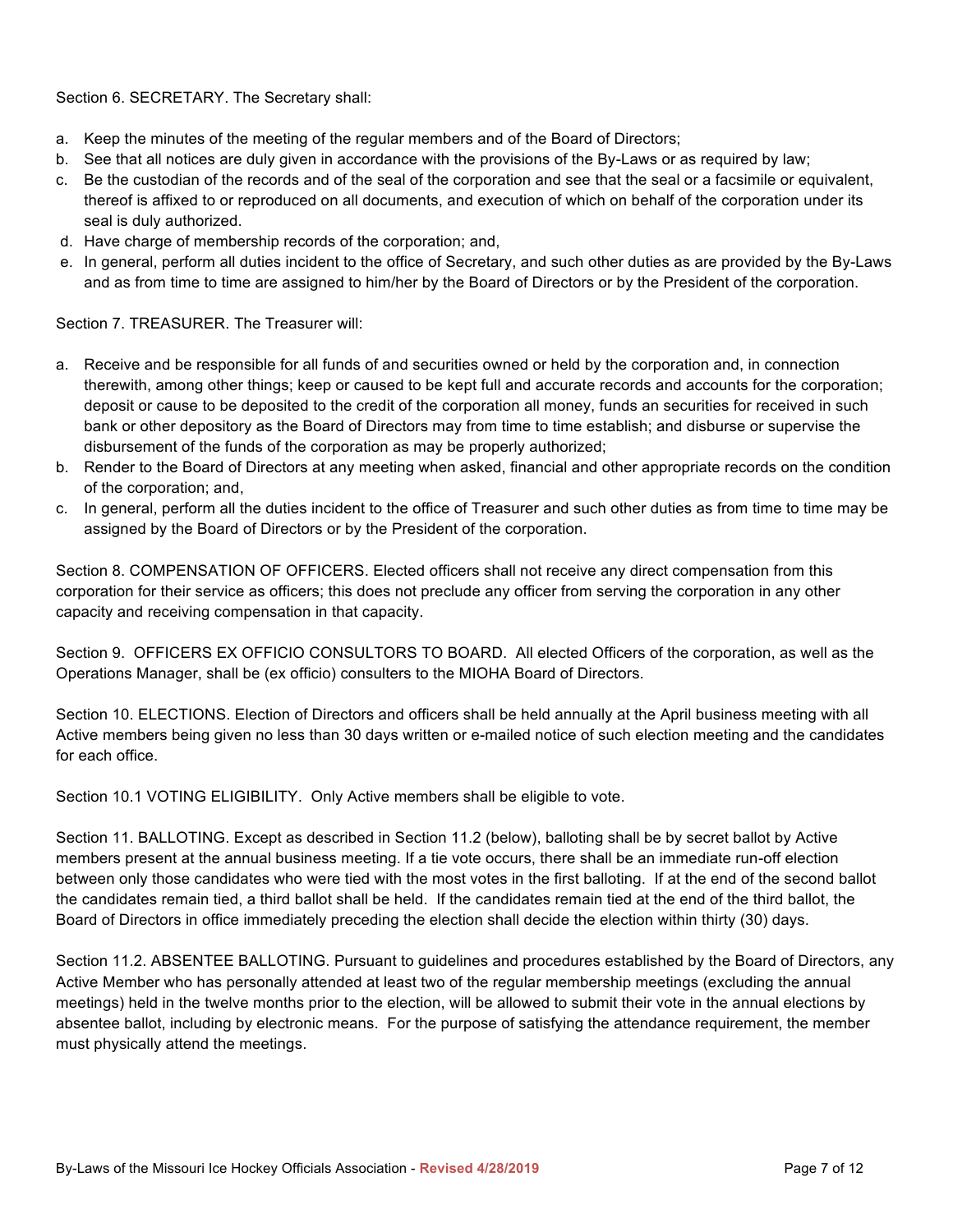Section 12*.* REMOVAL OF OFFICERS. Any officer may be removed by a majority vote of the Board of Directors whenever in their judgment the best interests of the corporation will be served. Any officer may be removed by a majority vote of the Active members whenever in their judgment the best interests of the corporation will be served, or if at any time during their term of office, any Officer fails to meet the qualification for their office (Sec. 2.1 of this Article), in which case they shall be immediately removed from office and the vacancy filled pursuant to Section 14 of this Article.

Section 13. RESIGNATIONS. Any officer may resign at any time by giving written notice to the Board of Directors. Such resignation shall take effect at the time specified therein; unless otherwise specified therein; the acceptance of such resignation shall not be necessary to make it effective.

Section 14. VACANCIES. Any vacancy occurring in any office shall be filled by a majority vote of the Directors at a regular meeting or a special meeting of the Board of Directors called by the President or Secretary for that purpose, such meeting to be held within thirty (30) days of the position becoming vacant. In the event office of President becomes vacant for any reason, the Vice President with the longest tenure on the Board – shall immediately assume the duties of President. In the event any other office becomes vacant for any reason, the President may appoint a replacement to serve until the next meeting of the Board of Directors. Each officer so appointed shall hold office for the unexpired term of his/her predecessor and he/she shall be appointed to hold such office until the next election of officers or until his/her successor, if any, shall be similarly appointed or until his/her death, resignation or removal.

#### **ARTICLE VII- SPECIAL AND STANDING COMMITTEES**

Section 1. NOMINATING COMMITTEE. The President shall appoint a Nominating Committee which shall consist of at least three (3) Directors currently in office. The President shall select one of the members to serve as Chairman of the committee.

The term of the Nominating Committee members shall expire after the annual membership meeting immediately following their appointment. The duties of the Nominating Committee shall be:

- a. To present to the membership, at least seventy-five (75) days prior to the annual meeting of the membership, a list of offices for which nominations will be open.
- b. To solicit recommendation for candidates from the membership.

.

- c. To verify potential nominees are qualified under these by-laws for the office to which they have been nominated.
- d. To present to the membership, at least thirty (30) days prior to the annual meeting of the membership, a list of candidates for the various offices. The Nominating Committee shall have the authority to remove a name from the actual ballot submitted to the members at the annual meeting should an event occur between the date the list of candidates is released and the date of the annual meeting which would disqualify the member from the ballot should such event have occurred prior to the release of the list of candidates by the Nominating committee.

The Committee shall have the authority to seek out qualified candidates for office within the membership and to add those individuals to the list of candidates.

Section 2. SPECIAL COMMITTEES. The President with the approval of the Board of Directors shall appoint such other committees, sub-committees or task forces as are necessary and which are not in conflict with other provisions of the By-Laws, and the duties of any such committees shall be prescribed by the President with the approval of the Board of Directors.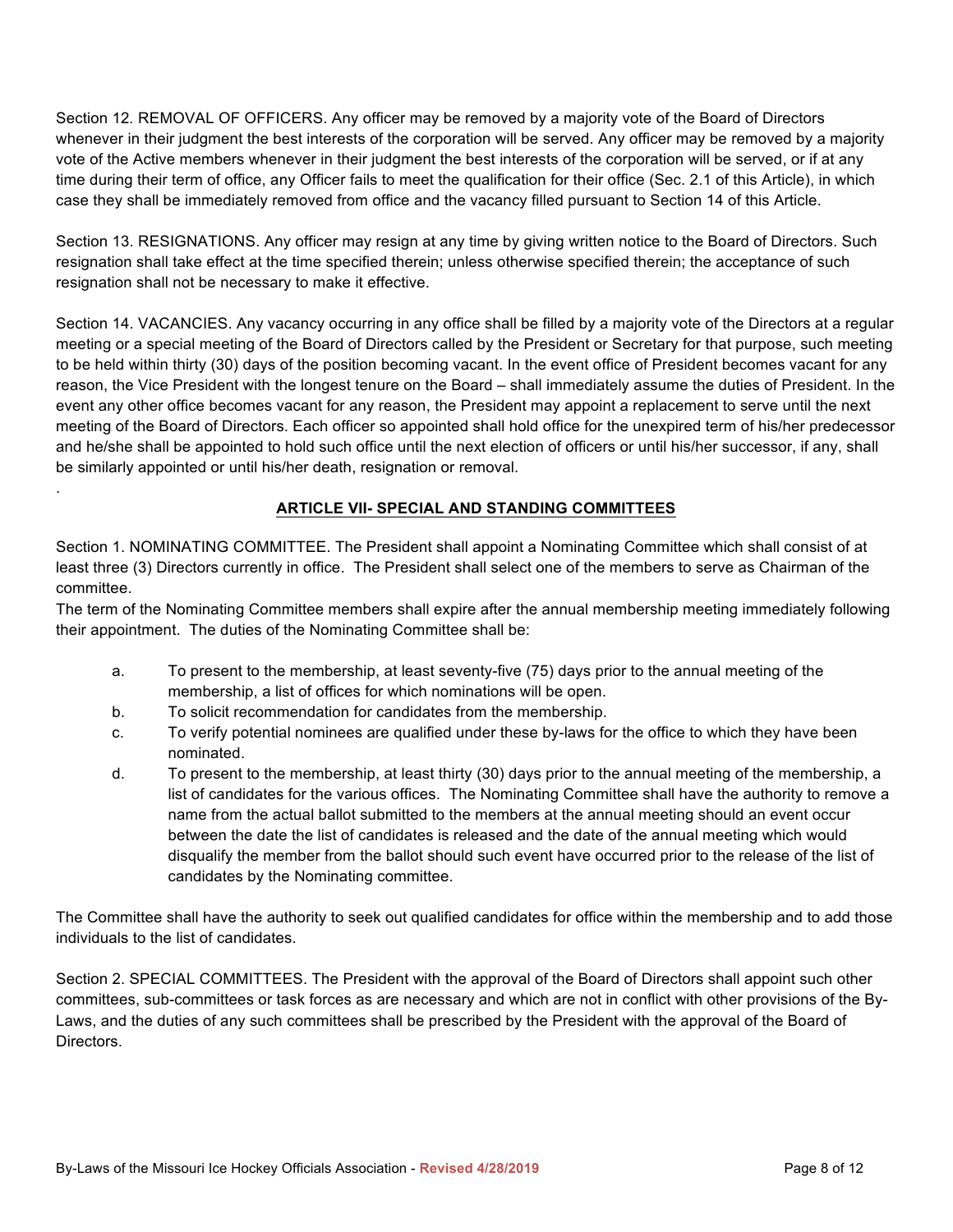Section 3. DISCIPLINE COMMITTEE. The President shall appoint a Discipline Committee to consist of a Chairman, Vice Chairman, three (3) active members and two (2) alternate members, none of who are members of the Board of Directors. Terms of the members shall start and end the same as the fiscal year of the corporation.

This Committee shall hear and decide charges brought against any member or Officer. The President shall appoint the Chairman and Vice Chairman and their term shall be for two (2) years each; the term of all other members shall be for one (1) year. No less than three (3) and no more than five (5) committee members may attend or vote at any discipline proceeding. All hearings will be conducted pursuant to USAH Hockey discipline procedures as defined and described in the USA Hockey Annual Guide in effect at the time of the incident.

#### **ARTICLE VIII - BOOKS AND RECORDS**

Section 1*.* LOCATION. The books, accounts and records of the corporation may be kept at such place or places within the State of Incorporation as the Board of Directors may from time to time determine.

Section 2. INSPECTION. The books, accounts and records of the corporation shall be open to inspection by any member of the Board of Directors at all times; and open to inspection by the active members at such times and subject to such regulations as the Board of Directors may prescribe, except as otherwise provided by statute.

Section 3. CORPORATE SEAL. The corporation shall have a corporate seal, which shall be used as prescribed by the law of this State.

Section 4. AUDIT. The accounts of the corporation may be audited at the close of the fiscal year. The audit report shall be given to the Board of Directors and shall also be provided to the active members at the next annual meeting.

#### **ARTICLE IX - DUES**

Section 1. ANNUAL DUES. The Board of Directors may determine from time to time the amount of initiation fee, if any, annual dues payable by the classes of members of the corporation, the dates upon which payment is due and penalties for nonpayment or failure to pay in a timely manner.

#### **ARTICLE X - DISCIPLINE OF MEMBERS**

Section 1. As a member of USA Hockey, MIHOA recognizes the discipline authority of the USA Hockey affiliate (Missouri Hockey, Inc) over the members of MIHOA. As such, the MIHOA Board of Directors may, at their discretion, refer discipline matters regarding MIHOA members directly to the affiliate discipline committee.

Section 2. GROUNDS FOR DISCIPLINE. Members of MIHOA can be subject to discipline proceedings for failure to comply with these by-laws, established authority or regulations of the corporation, published Policies and Procedures, or for delinquency in payment of authorized charges, fines, penalties or assessments, or for any other conduct conclusively established to be contrary to the best interest of MIHOA, a member may be fined, placed on probation or suspended from MIHOA for not more than a year, or expelled. All discipline hearings will be conducted by the Discipline Committee and all notification of hearing and charges, hearing procedures, notification of decisions of the Discipline Committee and notification of appeal rights shall be conducted pursuant to USAH Hockey discipline procedures as defined and described in the USA Hockey Annual Guide in effect at the time of the incident.

Section 3 RIGHTS OF HEARING. A member charged with any violation, including any fines or suspensions assessed under the Policies and Procedures published by the MIHOA Board of Directors shall have the right to be heard in person or by written statement made by him/her in his/her own defense before the Discipline Committee. Such hearing shall be conducted pursuant to USAH Hockey discipline procedures as defined and described in the USA Hockey Annual Guide in effect at the time of the incident.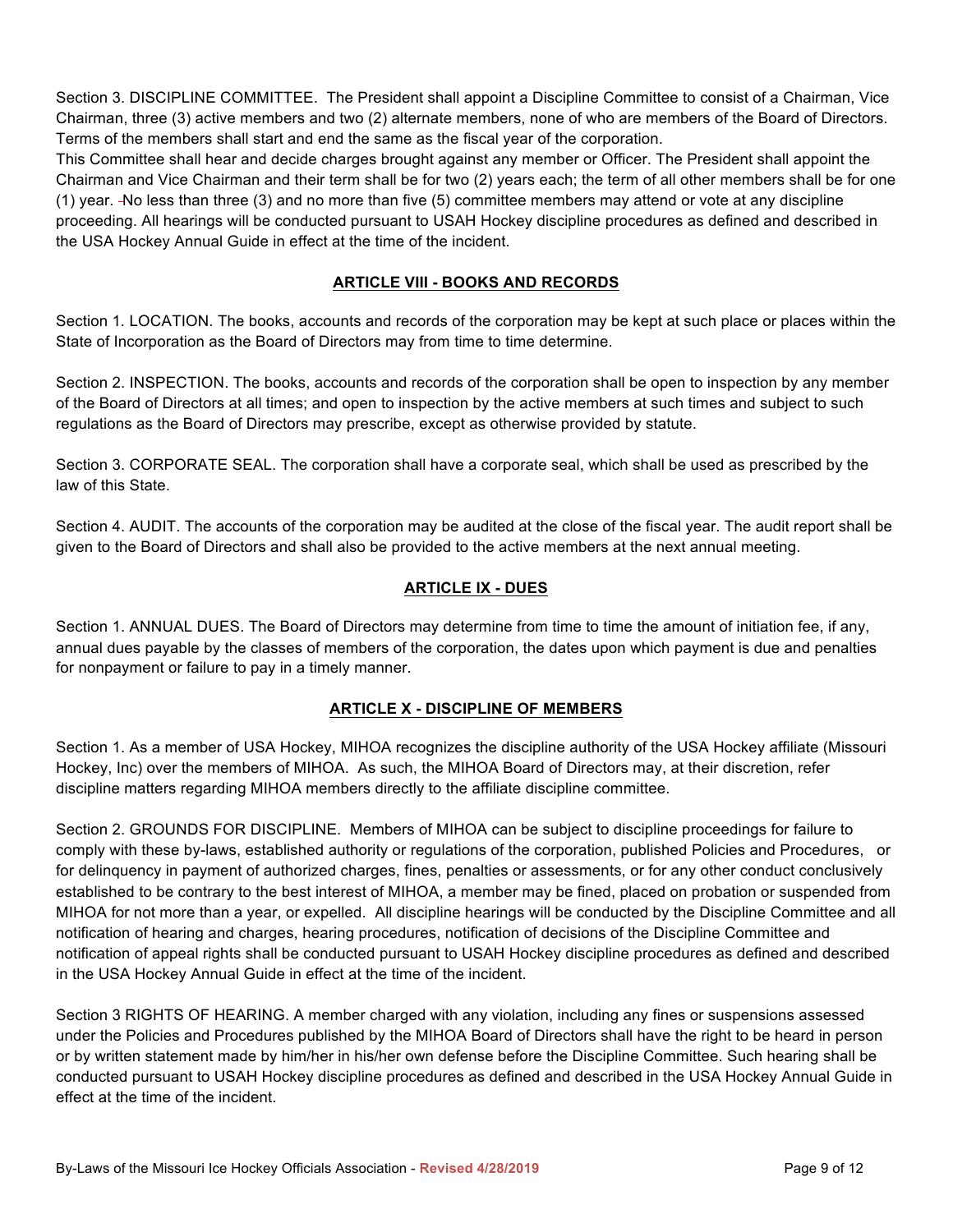Section 4. APPEAL. Any member subject to any discipline action by the MIHOA Discipline Committee, MIHOA Officers or the Board of Directors shall have such appeal rights as defined and described in the USA Hockey Annual Guide in effect at the time of the incident.

#### **ARTICLE XI - INDEMNIFICATION OF OFFICERS, DIRECTORS, AND OTHERS SERVING IN A CORPORATION OR COMMITTEE CAPACITY**

Section 1. CIVIL OR CRIMINAL PROCEEDING. The corporation shall have the power to indemnify any member who was or is a party or threatened to be made a party to any threatened, pending or completed action, suit or proceeding, whether civil, criminal, administrative or investigative (other than an action by or in the right of the corporation) by reason of the fact that he/she is or was a Director, officer, or agent of the corporation, or is or was serving at the request of the corporation, partnership, joint venture, trust or other enterprise, against expenses, including attorney's fees, judgments, fines and amount paid in settlement actually and reasonably incurred by him/her in connection with such action, suit or proceeding if he acted in good faith and in a manner he reasonably believed to be in or not opposed to the best interests of the corporation, and, with respect to any criminal action or proceeding, had no reasonable cause to believe his/her conduct was unlawful. Termination of action, suit or proceeding by judgment, order, settlement, conviction, or upon a plea of nolo contendre or its equivalent, shall not, of itself, create a presumption that the person did not act in good faith and in a manner which he/she reasonably believed to be in or not opposed to the best interests of the corporation, and, with respect to any criminal action or proceeding, had reasonable cause to believe that his/her conduct was unlawful.

Section 2. NEGLIGENCE OR MISCONDUCT. The corporation shall have the power to indemnify any member who was or is a party or is threatened to be made a party to any threatened, pending or completed action or suit by or in the right of the corporation to procure a judgment in its favor by reason of the fact that he/she is or was a director, officer, or agent of the corporation, or is or was serving at the request of the corporation as a director, officer, or agent of the Corporation, or is or was serving at the request of the corporation as a director, officer, or agent of another corporation, partnership, joint venture, trust or other enterprise against expenses, including attorney's fees, actually and reasonably incurred by him/her in connection with the defense or settlement of such action or suit if he/she acted in good faith and in a manner he/she reasonably believed to be in or not opposed to the best interests of the corporation and except that no indemnification shall be made in respect of any claim, issue or matter as to which such member shall have been adjudged to be liable for negligence or misconduct of the performance of his/her duty to the corporation unless and only to the extent that the court in which such action or suit was brought shall determine upon application that, despite the adjudication of liability but in view of all circumstances of the case, such person is fairly and reasonably entitled to indemnity for such expenses which such court shall deem proper.

Section 3. ATTORNEY'S FEES. To the extent that a director, officer, or agent of the corporation has been successful on the merits or otherwise in defense of any action, suit or proceeding referred to in Section 1 or 2, or in defense of any claim, issue or matter, he/she shall be indemnified against expenses including attorney's fees, actually and reasonably incurred by him/her in connection herewith.

Section 4. DETERMINATION OF INDEMNIFICATION. Any indemnification under Section 1 or 2, unless ordered by a court, shall be made by the corporation only as authorized in the specific case upon a determination that indemnification of the director, officer, or agent is proper in the circumstances because he/she has met the applicable standard of conduct set forth in Section 1 or 2.

Such determination shall be made:

- a. By the Board of Directors by a majority vote of a quorum consisting of Directors who were not parties to such action, suit or proceeding;
- b. If such a quorum is not obtainable, or, even if obtainable a quorum of disinterested Directors so directs, by independent legal counsel in a written opinion; or,
- c. By the members.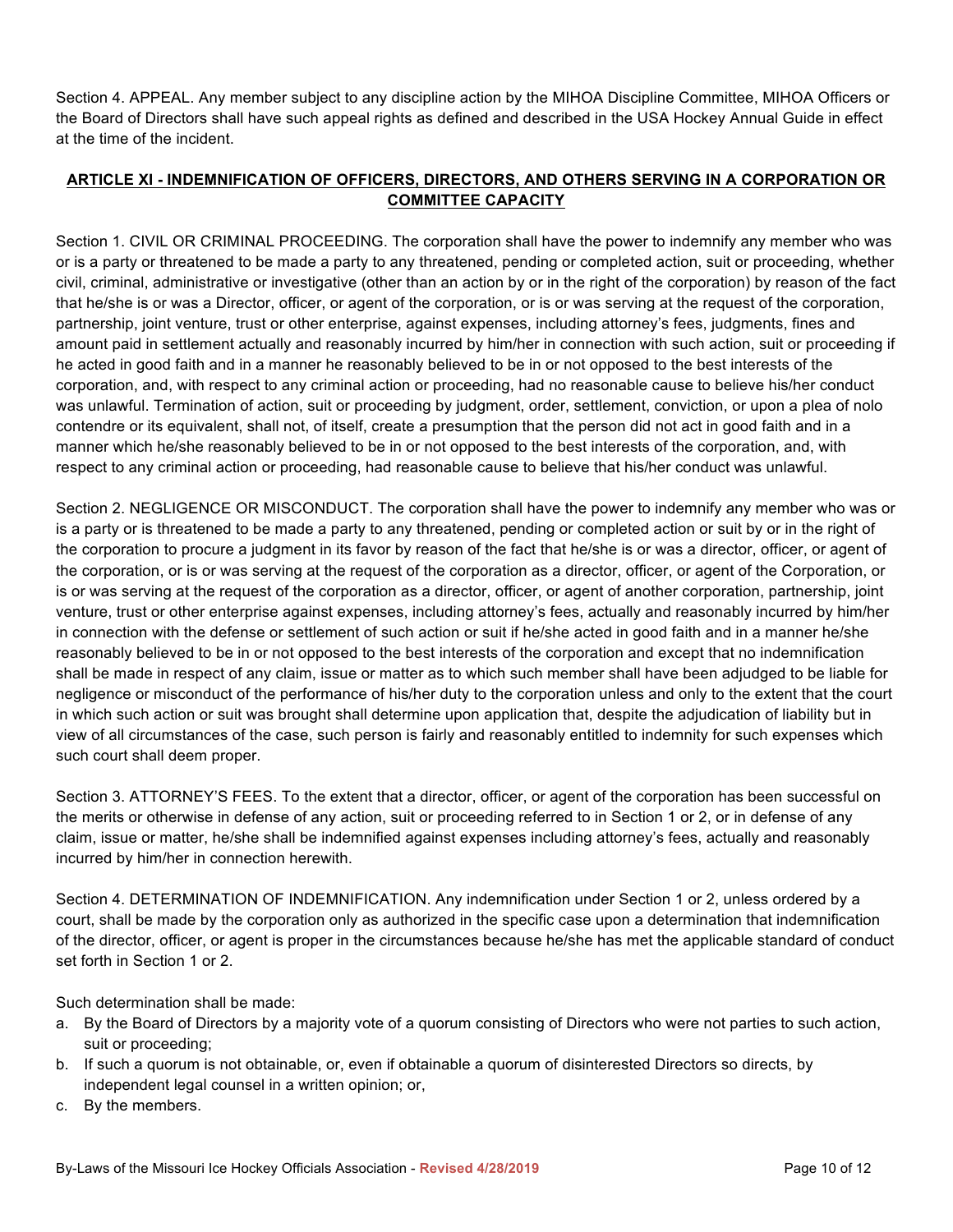Section 5. EARLY PAYMENT OF EXPENSES. Expenses, including attorney's fees, incurred in defending a civil or criminal action, Suit or proceeding may be paid by the corporation in advance of the final disposition of such action, suit or proceeding as authorized in the manner provided in Section 4 upon receipt of an undertaking by or on behalf of the director, officer, or agent to repay such amount unless it shall ultimately be determined that he/she is entitled to be indemnified by the corporation as authorized in the Section.

Section 6. INSURANCE. The corporation shall have the power to purchase and maintain insurance on behalf of any member who is or was a director, officer, or agent of the corporation, or is or was serving at the request of another corporation, partnership, joint venture, trust or other enterprise against liability asserted against him/her and incurred by him/her in any such capacity or arising out of his/her status as such, whether or not the corporation would have the power to indemnify him/her against such liability under this Section

Section 7. MISCELLANEOUS. The indemnification provided by this Section shall not be deemed exclusive of any other rights to which those indemnified may be entitled under any bylaw, agreement, vote of members or disinterested Directors or otherwise, both as to action in his/her official capacity and as to action in another capacity while holding such office, and shall continue as to a member who has ceased to be a director, officer, or agent and shall inure to the benefit of the heirs, executors, and administrators of such member.

#### **ARTICLE XII - MISCELLANEOUS PROVISIONS**

Section 1. FISCAL YEAR. The fiscal year of the corporation shall be 12 months in duration beginning on the first day of May and will end on the 30th day of April in each year.

Section 2. DEPOSITORIES. The Board of Directors and an officer designated by the Board of Directors shall appoint banks, trust companies, or other depositories in which shall be deposited from time to time the money or securities of the corporation.

Section 3. CHECKS, DRAFTS, AND NOTES. All checks, drafts, or other orders for the payment of money and all notes or other evidences of indebtedness issued in the name of the corporation shall be signed by such officer or officers or agent or agents as shall from time to time be designated by resolution of the Board of Directors or by an officer appointed by the Board of Directors.

Section 4. CONTRACTS AND OTHER INSTRUMENTS. Except as otherwise provided in the By-Laws, the Board of Directors may authorize any officer, agent or agents to enter into any contract or execute and deliver any instrument in the name and behalf of the corporation and such authority may be general or confined to specific instances.

Section 5. GIFTS. The Board of Directors may accept on behalf of the corporation any contribution, gift, bequest or devise for the general purposes or for any special purpose of the corporation.

Section 6. STATUS OF MEMBERS. All members of the corporation are independent contractors in their officiating capacities and not employees of the corporation, or of any officer of the corporation, or of any other person or entity for whom the members work as officials, All members of the corporation recognize this status and understand that the corporation, nor its officers are employers, and therefore, the members may not collect worker's compensation from the corporation or any other person or entity for injuries sustained while officiating.

Section 7. LEGAL COUNSEL. The Board of Directors may retain such legal counsel as they deem necessary, which may be changed from time to time by majority vote of the Board of Directors.

.